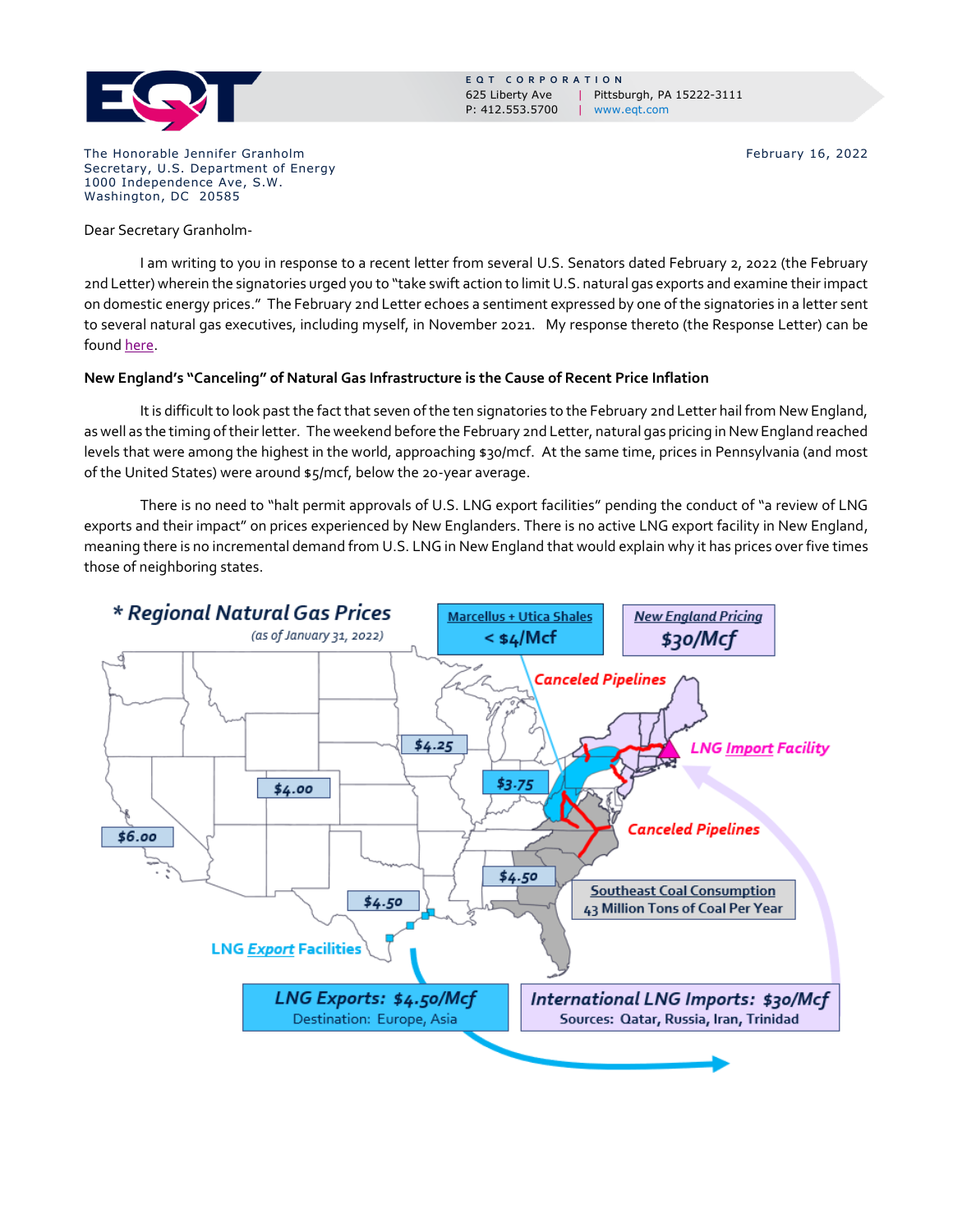# American Natural Gas cannot physically flow to Eastern states due to pipeline cancelations

| <b>Project</b>          | <b>Status</b>   | (Bcfd) | <b>Gas Volumes</b> Number of Homes it<br><b>Would Have Served</b> |
|-------------------------|-----------------|--------|-------------------------------------------------------------------|
| Constitution            | <b>Canceled</b> | 0.7    | 2.5 Million                                                       |
| <b>Penn East</b>        | <b>Canceled</b> | 1.1    | <b>4.0 Million</b>                                                |
| <b>Northern Access</b>  | <b>Opposed</b>  | 0.5    | 1.8 Million                                                       |
| <b>Mountain Valley</b>  | <b>Opposed</b>  | 2.0    | 7.3 Million                                                       |
| <b>Atlantic Coast</b>   | <b>Canceled</b> | 1.5    | <b>5.5 Million</b>                                                |
| <b>Northeast Direct</b> | <b>Canceled</b> | 1.2    | <b>4.4 Million</b>                                                |
| <b>Total</b>            |                 | 7.0    | 25.5 Million                                                      |

## Canceled + Opposed Pipeline Projects

And it is not a question of domestic supply. We have ample resources, more than any other nation in the world<sup>1</sup>, and well in excess of what would be needed to maintain the United States' leading position as the lowest-cost provider of natural gas for decades to come.

The problem is very straight forward: the pipelines heading to New England are full, and as a result, we cannot physically flow that gas needed to meet growing demand without more infrastructure. That's it.<sup>2</sup> And the way to solve this problem is equally straight forward: allow the completion of pipeline projects such as those in the table noted above, many of which are substantially complete, and let us provide the natural gas … while also reducing New England's emissions.

#### **The True Impact of the Infrastructure "Cancelation" Movement**

What we are seeing play out in New England is the result of a symbolic attempt to address climate change by canceling pipelines, thereby isolating itself from domestic supply.

I say "symbolic" for a few reasons. At the time, it was argued that the natural gas that the pipelines would deliver was not necessary, and that lower emissions alternatives were all that was needed. In reality, though, since canceling the first natural gas pipeline that would have accessed New England, the consumption of natural gas by the region has increased, not decreased. The consequence has been that New England has had to look to foreign natural gas to meet its energy needs.

New England is the only region remaining in the United States that is importing LNG from foreign sources. Rather than relying on natural gas sourced from Appalachia with some of the lowest methane emissions and smallest carbon footprints on the planet, New England instead has to source foreign supply shipped from over 2,000 miles away. Not only has the cancelation movement resulted in New England's natural gas being the least responsibly-sourced with the highest emissions in the United States, it has also caused the region to be subject to international LNG pricing. *This* is the reason New Englanders are paying five times more for natural gas than their neighbors.



<sup>&</sup>lt;sup>1</sup> As used herein, references to U.S. natural resource are based on company analysis of economically recoverable reserves < \$4/mcf. <sup>2</sup> <https://www.iso-ne.com/about/what-we-do/in-depth/natural-gas-infrastructure-constraints>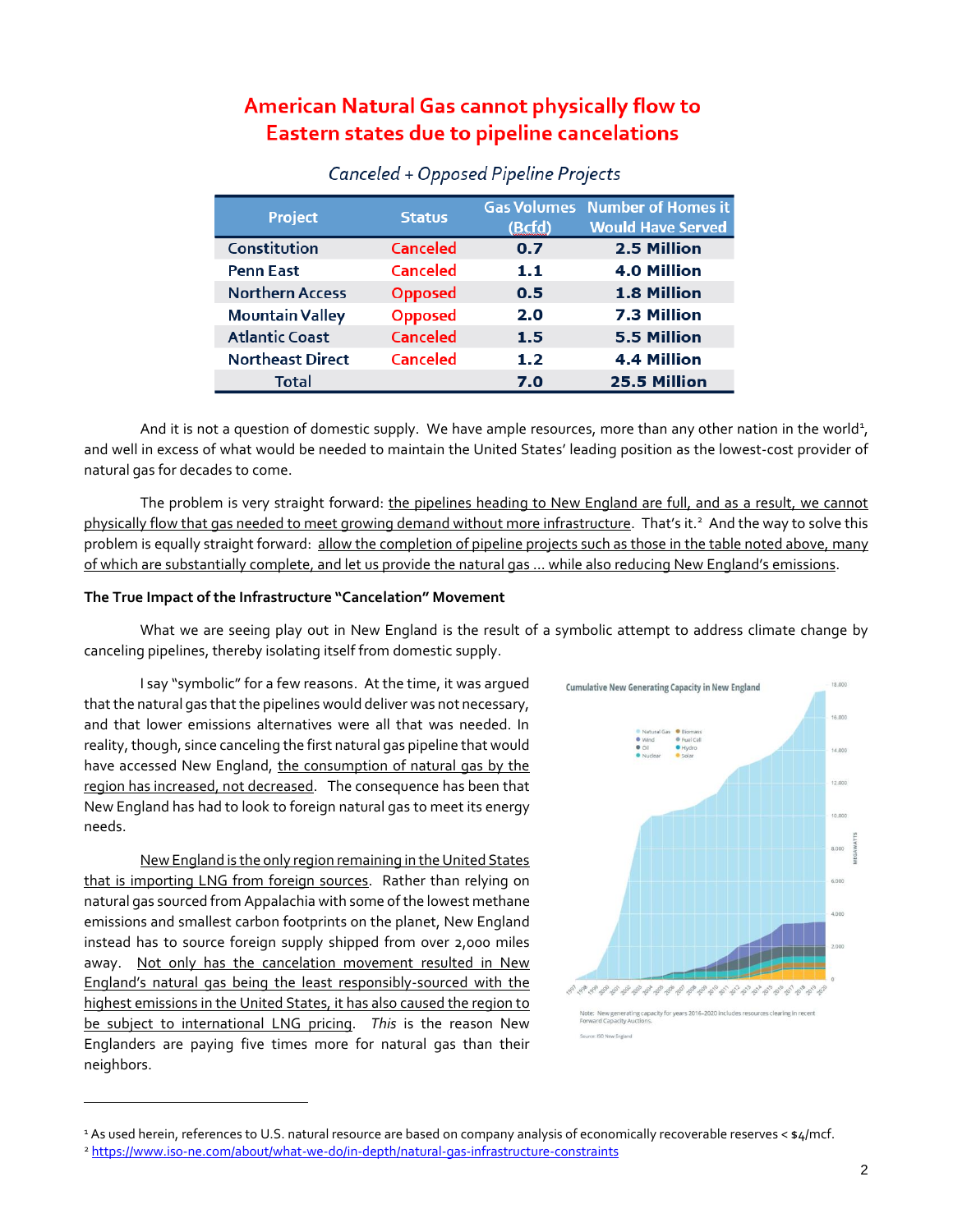And this highlights the fallacy underlying the infrastructure "cancelation" movement: it has been nothing more than a reckless insertion of costly inefficiencies into the energy ecosystem, and an exportation of accountability for emissions. It has not resulted in emissions reductions. In reality, it has resulted in increased cost and emissions. And as such, it has had results directly counter to the stated goal of its proponents (and their financiers).<sup>3</sup>

Had New England allowed the construction of pipelines into its region, it would be consuming the same amount of natural gas that it is today, but without the exorbitant costs being borne by its citizens. <sup>4</sup> Those savings could have gone towards investments in other decarbonization opportunities, such as renewables. Instead, New England is maxing out the consumption of other emissions-intensive power sources and importing foreign natural gas, both of which are worse for the environment. In fact, this winter, New England has had periods where approximately one-quarter of their electricity was sourced from burning oil,<sup>s</sup> and throughout the year, 34% of New England residents burn oil to heat their homes.<sup>6</sup> <u>This energy</u> mix, for which the pipeline cancelation movement is accountable, is comparable to what is seen in undeveloped countries, not the United States.

In the Southeast, the absence of accessible natural gas because of the cancelation movement is forcing the region to continue to consume coal. Coal power generation would have been the principal target for replacement had the Atlantic Coast Pipeline (canceled) or the Mountain Valley Pipeline (delayed) been constructed. Instead, because of the cancelation movement, we will continue to have tens of millions of tons of unneeded CO2e emitted per year.

A follower of the rhetoric may celebrate cancelation as a victory, but it is a Pyrrhic victory.

## **The Misguided "Solution" Would Increase New England's Prices**

Which takes me to the proposed "solution" cited in the February 2nd Letter: limiting U.S. LNG to alleviate pricing.

I understand the political convenience of attacking U.S. LNG in a time of inflation and increased regional natural gas pricing. It is seen as a source of "extra" supply that can be targeted to answer the demand needs to reduce costs without the political inconvenience of having to support increased natural gas development.

The problem, however, is that limiting U.S. LNG export will do nothing to alleviate the natural gas pricing environment in New England for the very reasons stated above. If natural gas producers cannot deliver incremental volumes to New England from only 200 miles away due to a lack of pipeline infrastructure, neither can LNG cargoes docked in ports off the coast of Louisiana.

And ironically, "tak[ing] swift action to limit U.S. natural gas exports" would actually *increase* natural gas prices for New Englanders. By removing approximately 22% of supply from the global LNG market, the price for purchasers of global LNG such as New England would inherently increase, significantly.

<sup>3</sup> This is not an argument that natural gas should grow in perpetuity, or that renewables are not a viable solution. It is more so an argument to highlight the shortcomings of the presumptions underpinning the "cancelation" movement, and the ramifications of those shortcomings. The "cancelation" movement rests on the presupposition that if supply of natural gas is blocked, renewables will immediately fill the demand void. This drastically overestimates the penetration rates of renewables seen to date, which have yet to grow at a rate that keeps pace with total energy demand growth. It also highlights the discrepancy between the full life-cycle costs of renewables and the common narrative suggesting renewables are currently cost-competitive with natural gas. New England should be a case study for those making this argument. If there were a readily available, lower-cost, lower emissions-intensive alternative capable of meeting New England's electricity needs, it would be the marginal cost of supply. But we are not there yet. We cannot make meaningful progress in addressing climate change if we sacrifice the available "good" for the not-yet-available "ideal." We can and should invest in renewables, but we also can and should invest in natural gas.

<sup>4</sup> Cost is inherently a consideration in how to best address global climate change. Not only do costs flow back to American citizens, prioritizing lower cost decarbonization opportunities allows for savings to be deployed into additional decarbonization opportunities. As an example, due to the energy crisis currently playing out in Europe, which is principally the result of Europe's rapid transition away from traditional energy resources like natural gas, it is estimated that Europeans will spend approximately \$1 trillion this year on energy versus an average year of approximately \$500 billion. [\(https://www.bloomberg.com/news/articles/2022-01-12/europe-faces-1-trillion](https://www.bloomberg.com/news/articles/2022-01-12/europe-faces-1-trillion-energy-bill-this-year-citigroup-says)[energy-bill-this-year-citigroup-says\)](https://www.bloomberg.com/news/articles/2022-01-12/europe-faces-1-trillion-energy-bill-this-year-citigroup-says) The difference – experienced in just one year – is roughly one quarter the total asserted cost of the Build Back Better Act.

<sup>5</sup> [https://www.forbes.com/sites/davidblackmon/2022/01/17/new-englands-clean-energy-transition-seems-heavy-on-fuel](https://www.forbes.com/sites/davidblackmon/2022/01/17/new-englands-clean-energy-transition-seems-heavy-on-fuel-oil/?sh=37232c9c7ee4)[oil/?sh=37232c9c7ee4](https://www.forbes.com/sites/davidblackmon/2022/01/17/new-englands-clean-energy-transition-seems-heavy-on-fuel-oil/?sh=37232c9c7ee4)

<sup>6</sup> <https://www.mass.gov/service-details/how-massachusetts-households-heat-their-homes>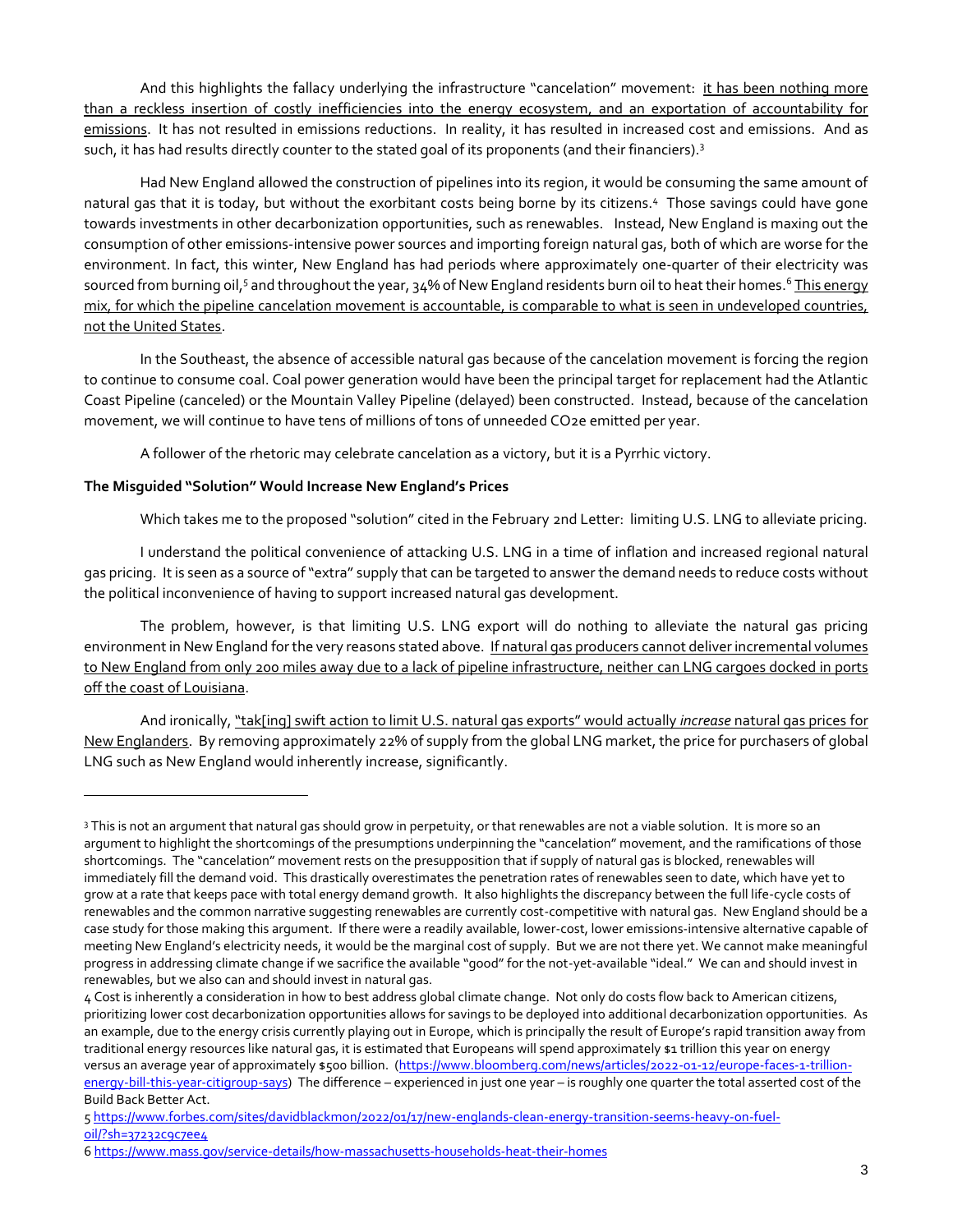Like the pipeline cancelation movement, the U.S. LNG cancelation movement would be nothing more than the insertion of a costly inefficiency into our energy ecosystem resulting in consequences that are the exact opposite of the stated intent.

## **LNG is the Most Significant Decarbonization Opportunity for the United States to Influence Global Climate Change**

To suggest limiting U.S. LNG at this time, however, is a political convenience taken too far. Not only will it not work, and not only is the request being made at a time when our allies are relying on U.S. LNG to counter Russian aggression, it is also severely detrimental to our collective efforts to address global climate change.

Providing low-cost, reliable energy while simultaneously addressing global climate change requires solutions, not scapegoats.

Natural gas replacing coal is a decarbonization opportunity, and a significant one, full stop. It is proven to be effective at scale, and it is actionable today. The more we can accomplish in the next decade by acting on available solutions such as coal-to-gas switching, the easier (and less costly to Americans) our efforts will be to address the balance of carbon reduction needs in the coming decades.<sup>7</sup>



## List of Decarbonization Opportunities + Carbon Reduction Market Size

#### *Source: Thunder Said Energy, Data-set Limited to Sub-\$100/ton Opportunities*

As demonstrated in the Response Letter, natural gas replacing coal has a 20-year track record of success, reducing emissions at a scale and speed unmatched by any other single renewable technology. To put things into context: EQT alone directly contributed to approximately 5% of the total emissions reduction in the United States from 2005 to 2019. The entire U.S. solar industry was 6%.<sup>8</sup>

Not only has coal-to-gas switching been the leading contributor to the world-leading emissions reduction experienced in the United States over the last fifteen years, our ability to leverage U.S. LNG as our primary weapon against global emissions is equally proven and impactful. Since the first installation of LNG export facilities in 2016, the

<sup>7</sup> Of particular importance, as is relates to U.S. LNG and as explained in more detail in the Response Letter, "we" refers to the global "we," not the United States "we," the New England "we" or the Boston "we." Approximately 91% of coal consumption is international, requiring an international approach to coal-to-gas switching if we are to contribute in any meaningful way.

<sup>&</sup>lt;sup>8</sup> Calculated by applying relative contribution to emissions reductions impact of coal-to-gas switching and non-carbon renewables on power sector emissions. [\(https://www.eia.gov/environment/emissions/carbon/archive/2019/](https://www.eia.gov/environment/emissions/carbon/archive/2019/)**)** For example, EQT represented approximately 10% of domestic production growth over the period, allowing for coal-to-gas switching that in total contributed to the total coal-to-gas switching of 525 million MTs of emissions reduction, or approximately 52.5 million MTs attributable to EQT. Percent of total emissions reduction calculated by dividing impact (53.5 million MTs) by total U.S. emissions reduction, inclusive of non-power sector emissions (970 million MTs).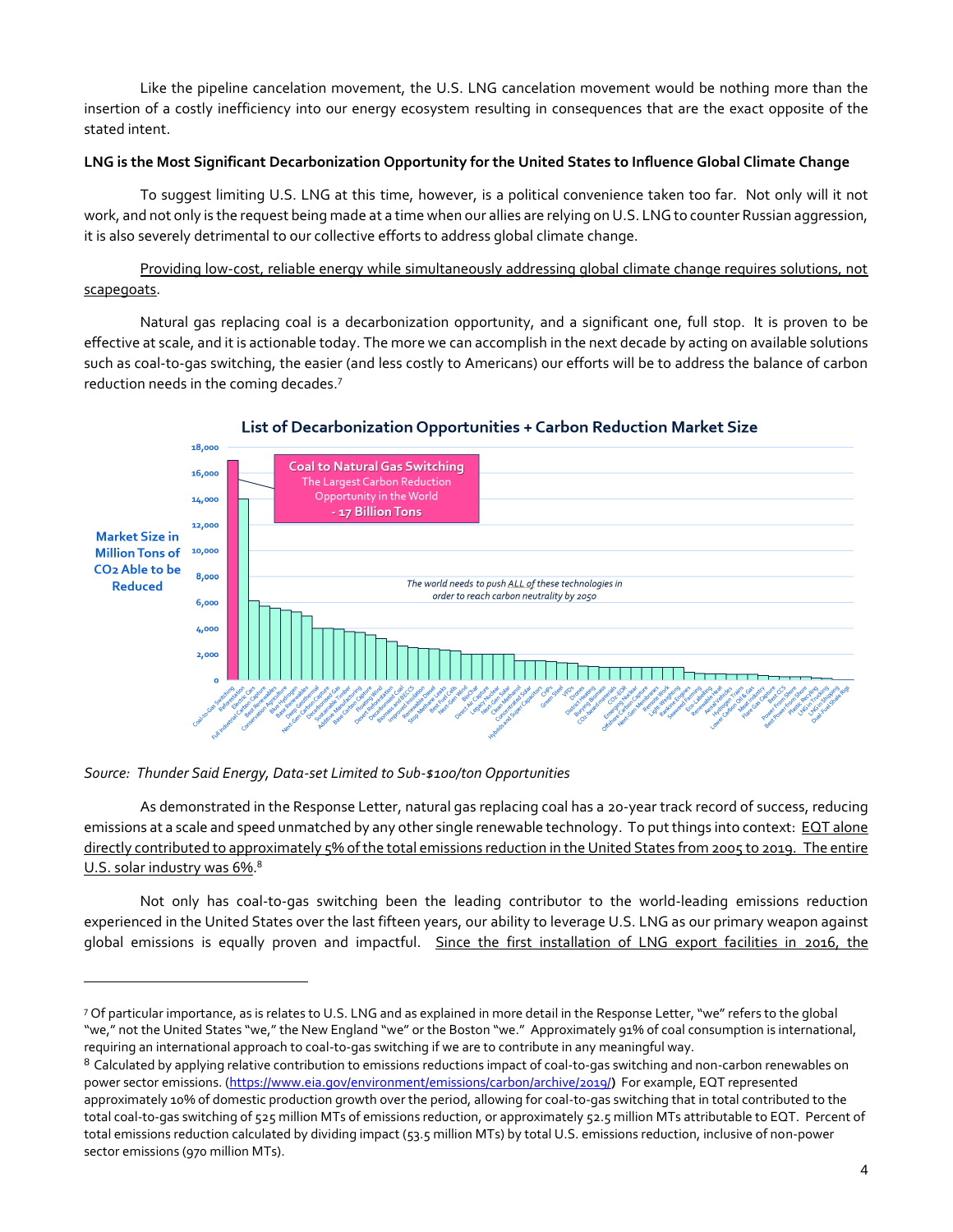decarbonization impact of the U.S. LNG export industry replacing international coal is greater than the impact of the of the entire U.S. solar industry over the fifteen-year period of 2005 to 2019. Its emissions reduction impact has been the equivalent of electrifying approximately 140 million cars.<sup>9</sup> Our industry achieved this in the face of opposition from those that have erroneously believed that the best path to address global climate change was by pitting natural gas against other decarbonization opportunities.

And the natural gas industry can do more. Much more.

#### **With Your Support and Leadership, the Natural Gas Industry Stands Ready to Deliver**

This is the real world that we are living in, and supporters of addressing climate change need to start being honest about this. No decarbonization opportunity, let alone the largest opportunity this country has available to it, should be opposed at a time when it is apparent that we are not making the progress that we as a world need to make.<sup>10</sup> It is not an "either/or" choice between decarbonization opportunities, it is an "all of the above" solution.

The recent events in New England, Europe and Asia clearly demonstrate where we stand in our journey to address climate change. We do not have decades at our disposal to pursue policies that are not grounded in reality at the expense of policies that are. We need to move quickly and with a focus on opportunities that will provide meaningful progress today. And in that world, if we look at things in an honest manner, it is clear that U.S. LNG has the potential to be the largest green initiative on the planet.

And for each argument against increasing natural gas supply here in the United States to facilitate international coal-to-gas switching, I will highlight the following: four countries hold roughly two-thirds of the world's natural gas resources. The United States has the most, followed by Russia, Iran and Qatar.

Just as a lack of sound policy grounded in reality has resulted in Trinidad and Tobago supplying natural gas to New England instead of Appalachia, so too will Russia, Iran and Qatar supply the rest of the world if we continue to limit U.S. LNG. And the results will be the same: increased emissions and increased cost to Americans, with an added consequence of enhanced geopolitical risk.



#### **2020 EMISSIONS INTENSITY**

*Source: Rystad*

<sup>9</sup> Calculated using emissions reduction of coal-to-gas switching of approximately 30 million MTs per Bcf of natural gas supplied and 2.77 MTs per electrified car, as detailed in the Response Letter.

<sup>&</sup>lt;sup>10</sup> The contemplated halting of LNG exports would be as damaging to our path to net zero as eliminating 100% of wind, solar, and electric vehicle manufacturing in the United States.